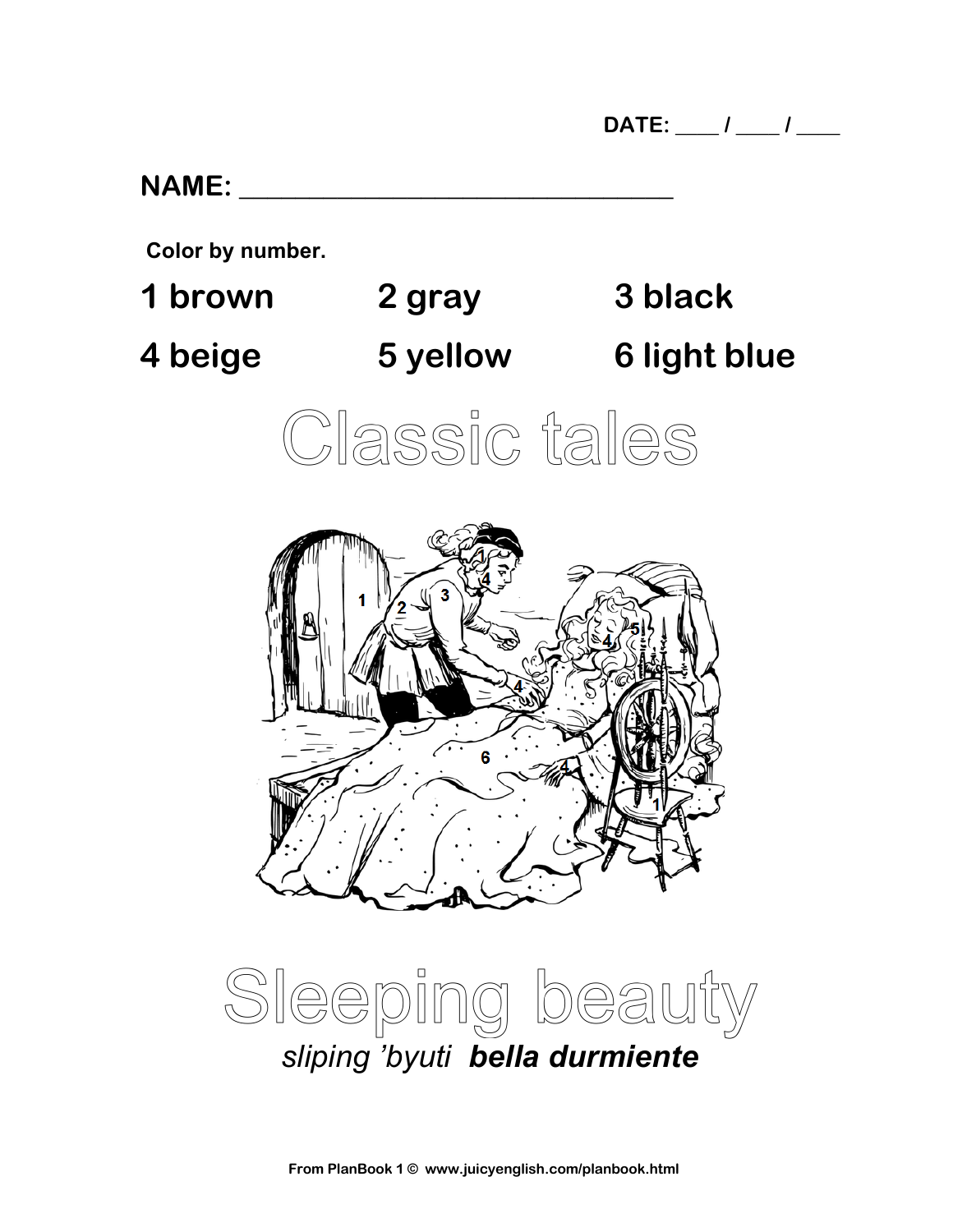### **NAME:**

# **Topic: Classic tales**

**Trace and color.**









*Sindu'rela Cenicienta*











castle





**From PlanBook 1 © www.juicyenglish.com/planbook.html**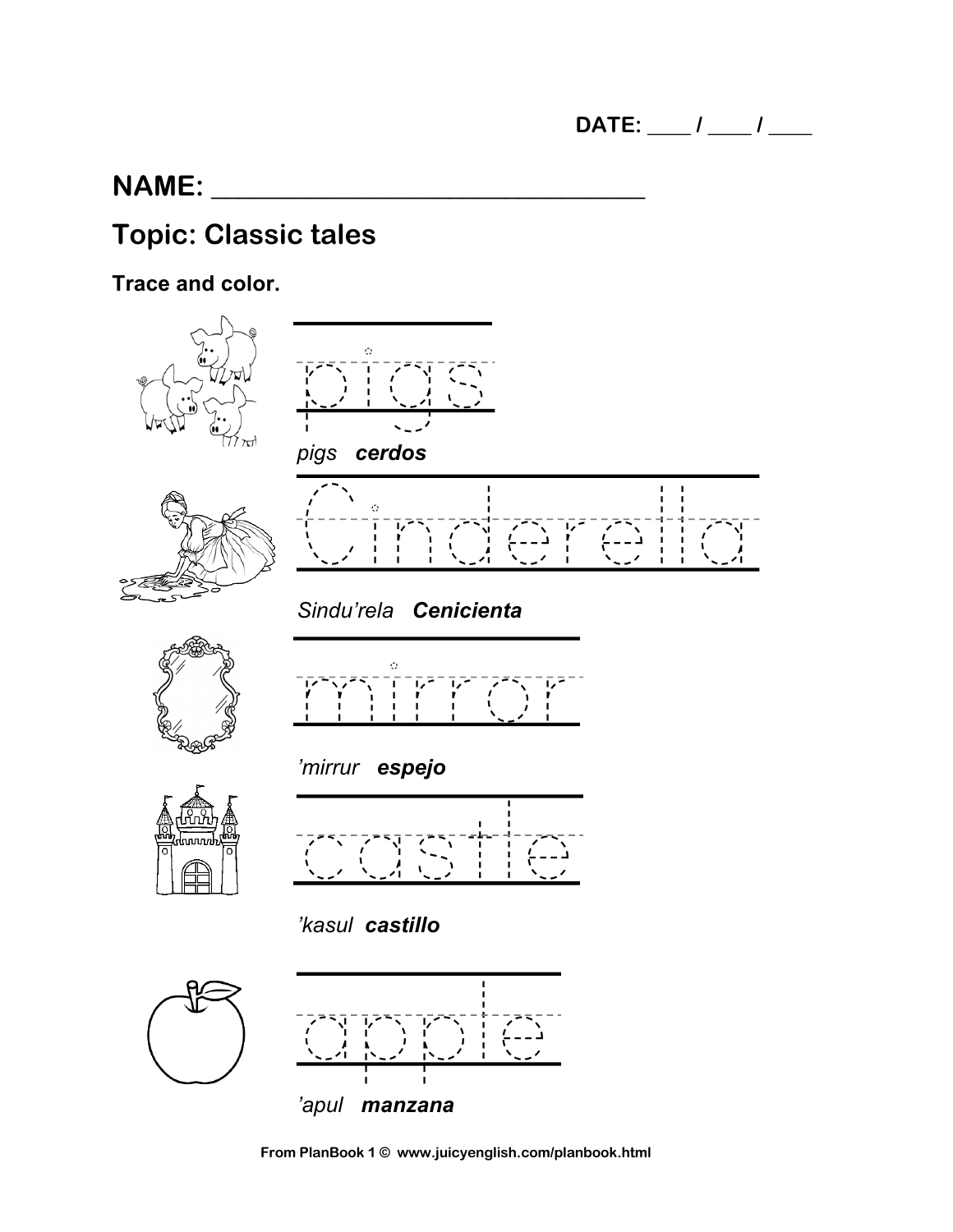### **NAME:**

### **Topic: Classic tales**

#### Complete and color.

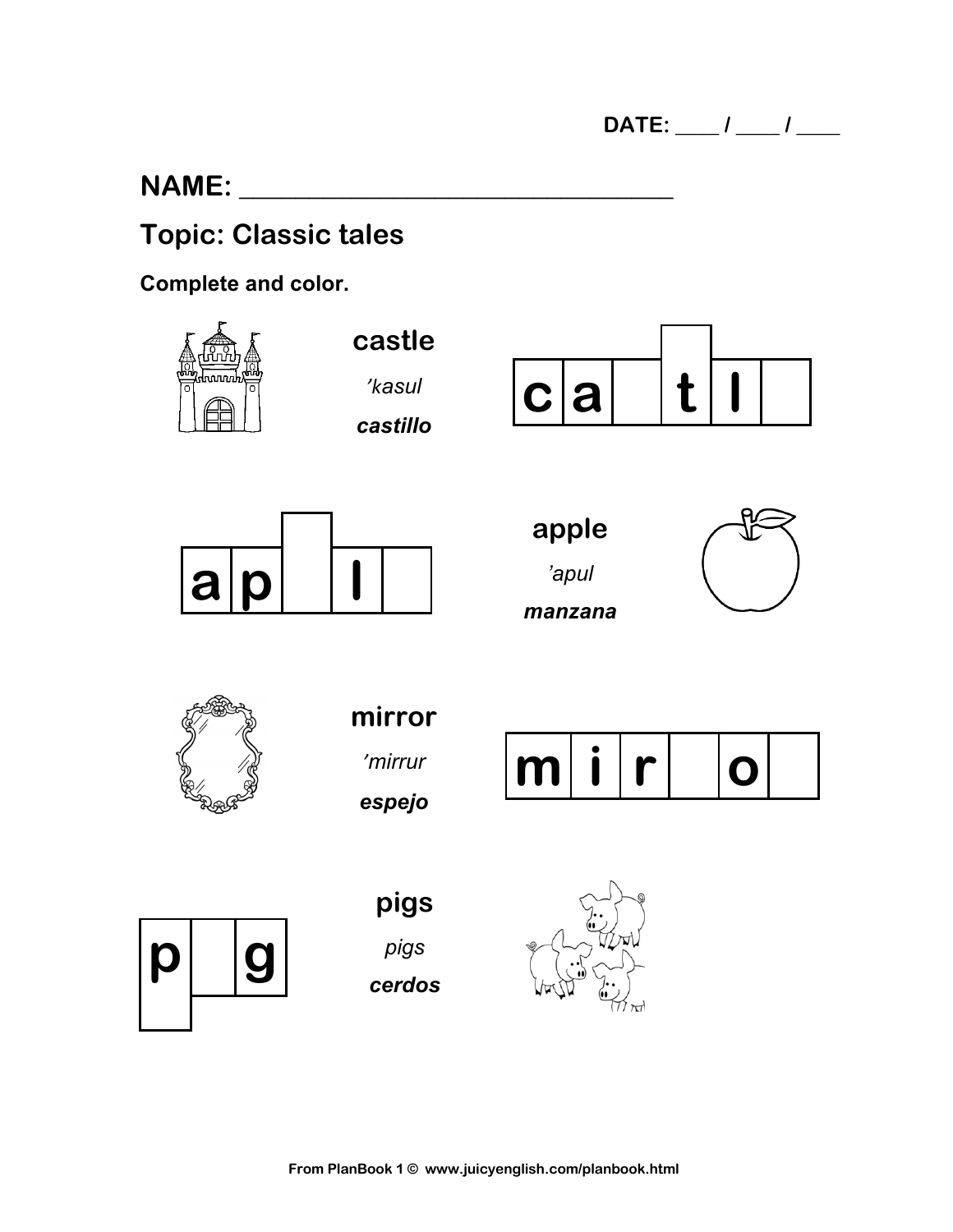### **NAME:**

### **Topic: Classic tales**

**Trace, match and color.**











*'kasul castillo*



*'mirrur espejo*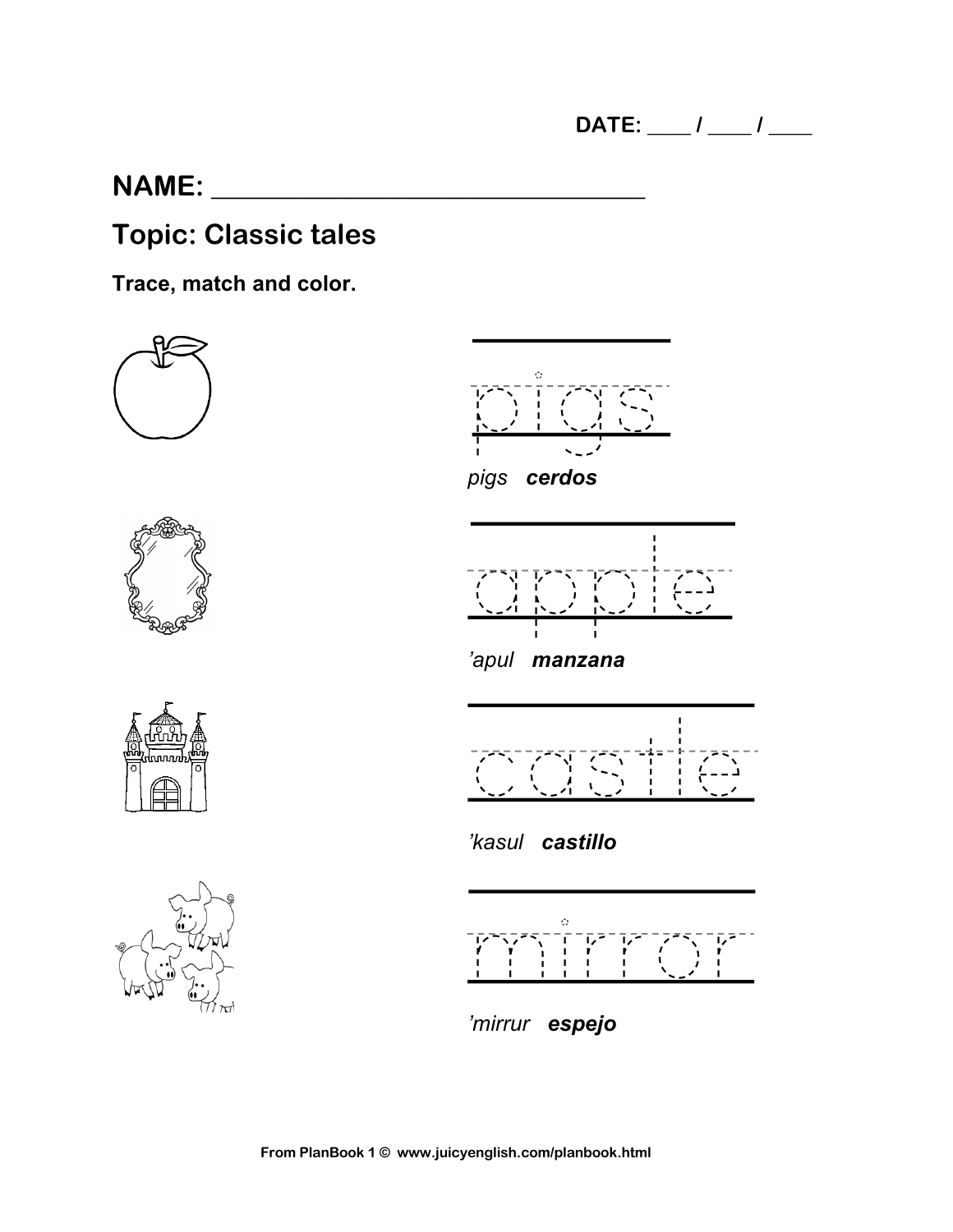### **NAME:**  $\blacksquare$

# **Topic: Classic tales**

**Find and color the verbs.**







**pigs castle mirror**

| p           | $\mathbf t$  | $\mathsf{r}$ | $\mid w \mid$ | $\overline{\mathbf{o}}$ |                                 | $\left  \begin{array}{c} \end{array} \right $ | $\mathbf{b}$     | t            | $\overline{\phantom{a}}$ |
|-------------|--------------|--------------|---------------|-------------------------|---------------------------------|-----------------------------------------------|------------------|--------------|--------------------------|
| i.          | $\mathbf O$  |              | $k$           | $\vert$ z $\vert$       | a                               | $p \mid$                                      | $\boldsymbol{p}$ | $\mathbf{I}$ | e                        |
| 9           | $\mathbf u$  | $\mathbf{i}$ |               |                         | $\vert n \vert s \vert o \vert$ | $n \mid$                                      | e                | $\mathbf d$  | $\boldsymbol{X}$         |
| S           | m            | $\mathbf{i}$ | $\mathsf{r}$  | $r$                     | $\bullet$                       | $\mathsf{r}$<br>$\blacksquare$                | 9                | a            |                          |
| $\mathbf C$ | $\mathbf{i}$ | $\ln$        | $\mathsf{d}$  | $\mathbf e$             | $\mathbf{r}$                    | e <sub>1</sub>                                |                  | $\mathbf{I}$ | a                        |





**apple Cinderella**